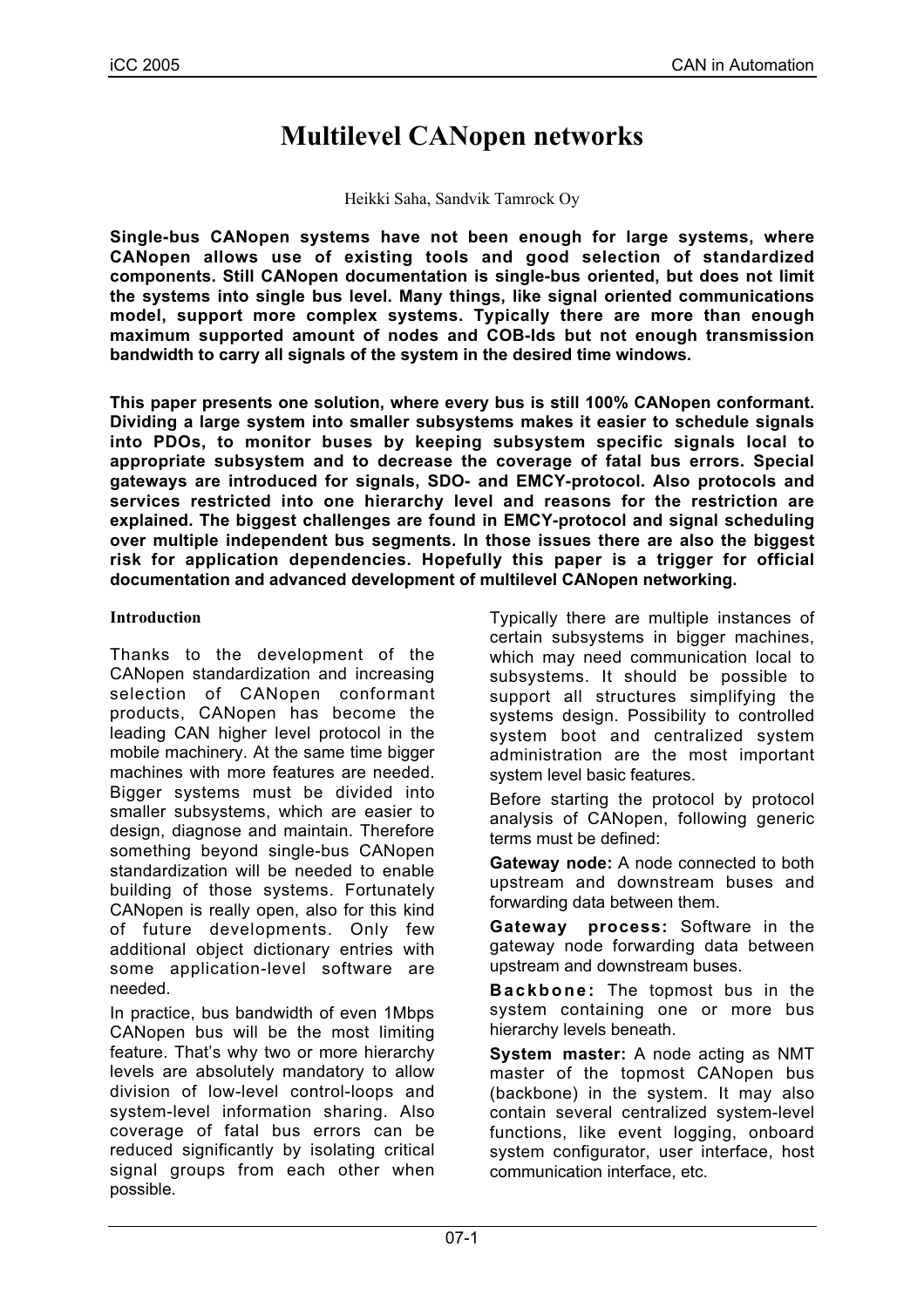**Processing platform:** Processing platform is an application platform consisting of electronics HW and one or more finite state machines or software layers at top of hardware. The main purpose of software layers between applications and hardware is to provide an abstract, hardware-independent API to applications and hide the complexity of the underlying system from application programmer(s).

# **System boot-up and NMT**

The system boot must be performed from bottom to up to ensure that the system master node automatically gets the correct boot status by using standardized CANopen boot-up routine /2/ including LSS /3/. One must notice, that in a system with multiple hierarchical buses, boot time of upstream bus must contain also the net boot time of the downstream network structure to enable error free boot of the undamaged system.

Every bus has its own NMT-master containing the description of the underlying bus structure in the objects at indexes 0x1F81, 0x1F84 - 0x1F89 /2/. That will enable full access from the backbone bus to the whole system structure with standard SDO accesses. The access is needed for both system master controller and external configuration tool.

For diagnostic purposes, it is absolutely necessary to keep buses independent, because standard NMT-commands can not address more than 127 nodes. There is object Request NMT at index 0x1F82, which can be accessed with SDO to request the appropriate NMT master send an NMT command /2/. NMT requests are typically used to turn the single bus into pre-operational state before starting the configuring and to resetting the bus after completing the configuring /2/.

**Mandatory downstream bus:** If mandatory slaves don't exist or they fail during boot, the upstream CANopen stack will go to the stopped mode via operational mode, when NMT-master tries to turn the upstream CANopen stack into operational state and upstream bus boot will also fail. The mandatory gateway node is in operational state only during transmission

of the EMCY telegram in case of failed boot of downstream bus.



Figure 1: Boot failure of mandatory subbus

**Optional downstream bus:** After the upstream CANopen stack is turned into operational state, EMCY telegram is sent to upstream bus to inform the incomplete boot of the downstream bus.



Figure 2: Boot failure of optional sub-bus

Additional object into upstream object dictionary is needed for selection of downstream bus type.

Another boot-related object needed, especially in large systems is hardware version number and HW version check for specified nodes. Currently the hardware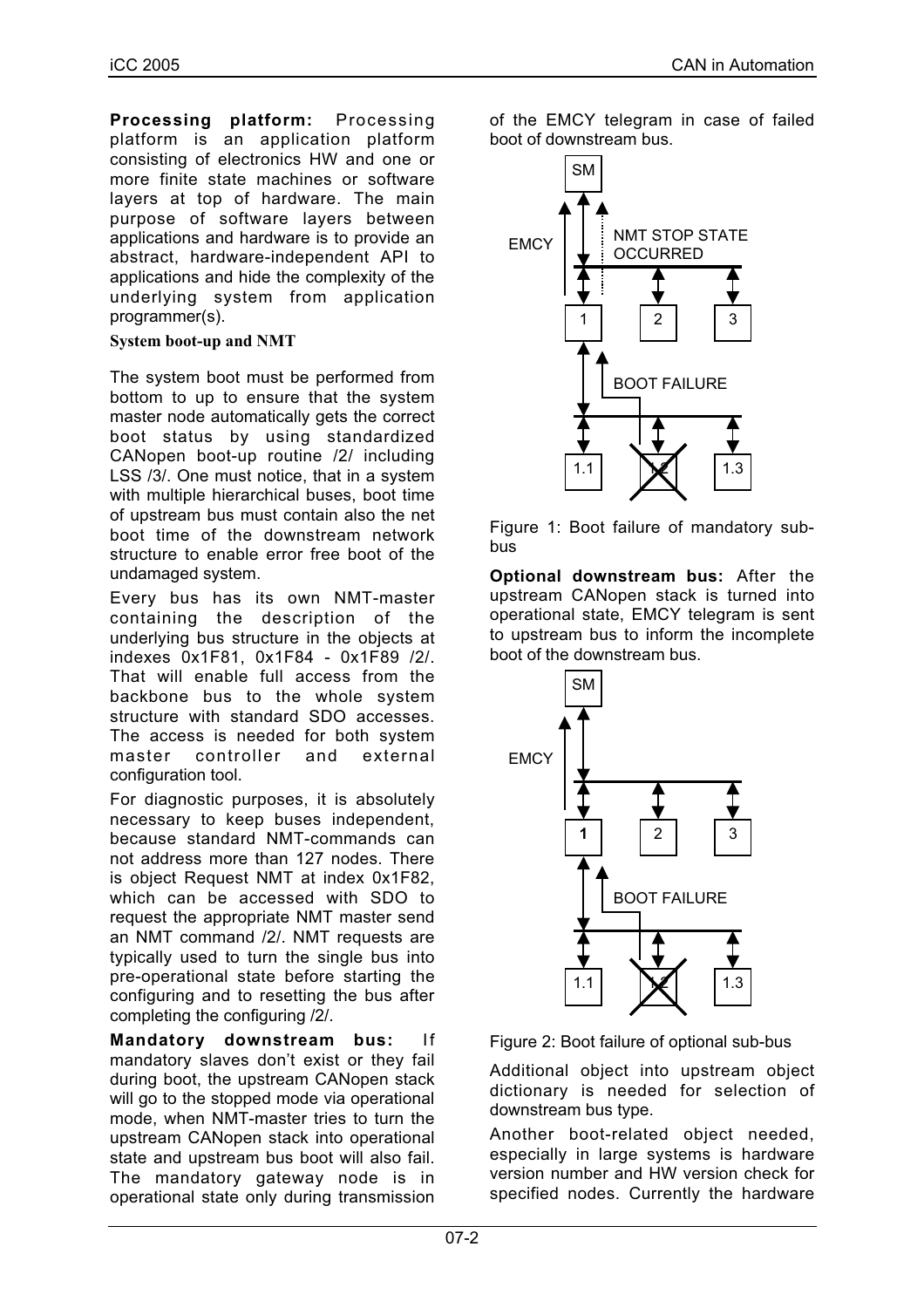version object at index 0x1009 is visible string type and it can not be checked during boot flow according to the DSP 302 /2/. The location for numeric format HW version could be i.e. at index 0x1018 subindex 0x05 in the slave nodes and as array type at index 0x1F90 in the master nodes.

# **Heartbeat**

According to the development of CANopen standardization, only heartbeat has included as a node monitoring protocol. Thanks to its multicast nature, it is extremely powerful protocol for node existence and NMT state monitoring /1/.

|                     | --------<br> | c | . |  |  |
|---------------------|--------------|---|---|--|--|
| IMT<br>TATE.<br>A E |              |   |   |  |  |
|                     |              |   |   |  |  |

Figure 3: Single data byte heartbeat telegram

In a system with multiple independent networks, every bus must have its own node-monitoring domain to keep the whole system fully CANopen conformant and heartbeat transmission overhead in minimum. Depending on the application, heartbeat status of the downstream bus may affect on the NMT-state of the upstream bus in conjunction with Error behavior object at index 0x1029, /4,5,9/. The only mandatory action in case of downstream heartbeat exception is transmission of EMCY telegram into upstream bus to inform the system master node about the communication problem. This feature translating cyclical HB transmissions into event-based EMCY transmissions can be mentioned as heartbeat gateway.





It is recommended that one sub-index between 0x02 and 0xFE of object 0x1029 will be standardized for configuration of sub-bus heartbeat error control.

# **EMCY gateway**

Emergency telegrams are needed globally for event logging and monitoring purposes. Fortunately there are 5 bytes reserved for application specific use in the CANopen EMCY telegram /1/.

|                     | c                                      | ົ | 5 |   |  |
|---------------------|----------------------------------------|---|---|---|--|
| <b>EMCY</b><br>CODE | <b>ERR</b><br><b>REG</b><br><b>OBJ</b> | 0 |   | υ |  |

Figure 5: Plain EMCY telegram

The predefined fields indicate the pending error status, but some important information must absolutely be added:

**EMCY code of exiting failure:** If more errors are pending simultaneously and one of them exits, there must be a way to signal that transition into event log. After this 2 bytes addendum there are only 3 bytes left.

**Source sub-bus information:** EMCY cob-id identifies only the node-id of the topmost bus. In every EMCY gateway process, downstream node-id must be stored into one free byte of the telegram.



# Figure 6: EMCY gateway operation

Based on the node-id information the EMCY consumers can decode the telegram producer unambiguously as long as default connection set is used. Otherwise a special conversion table between cob-ids and node-ids is needed.

If all optional bytes of the EMCY-telegram were used for producer addressing, maximum 6 hierarchical bus levels and 4195872914689 nodes total could exist.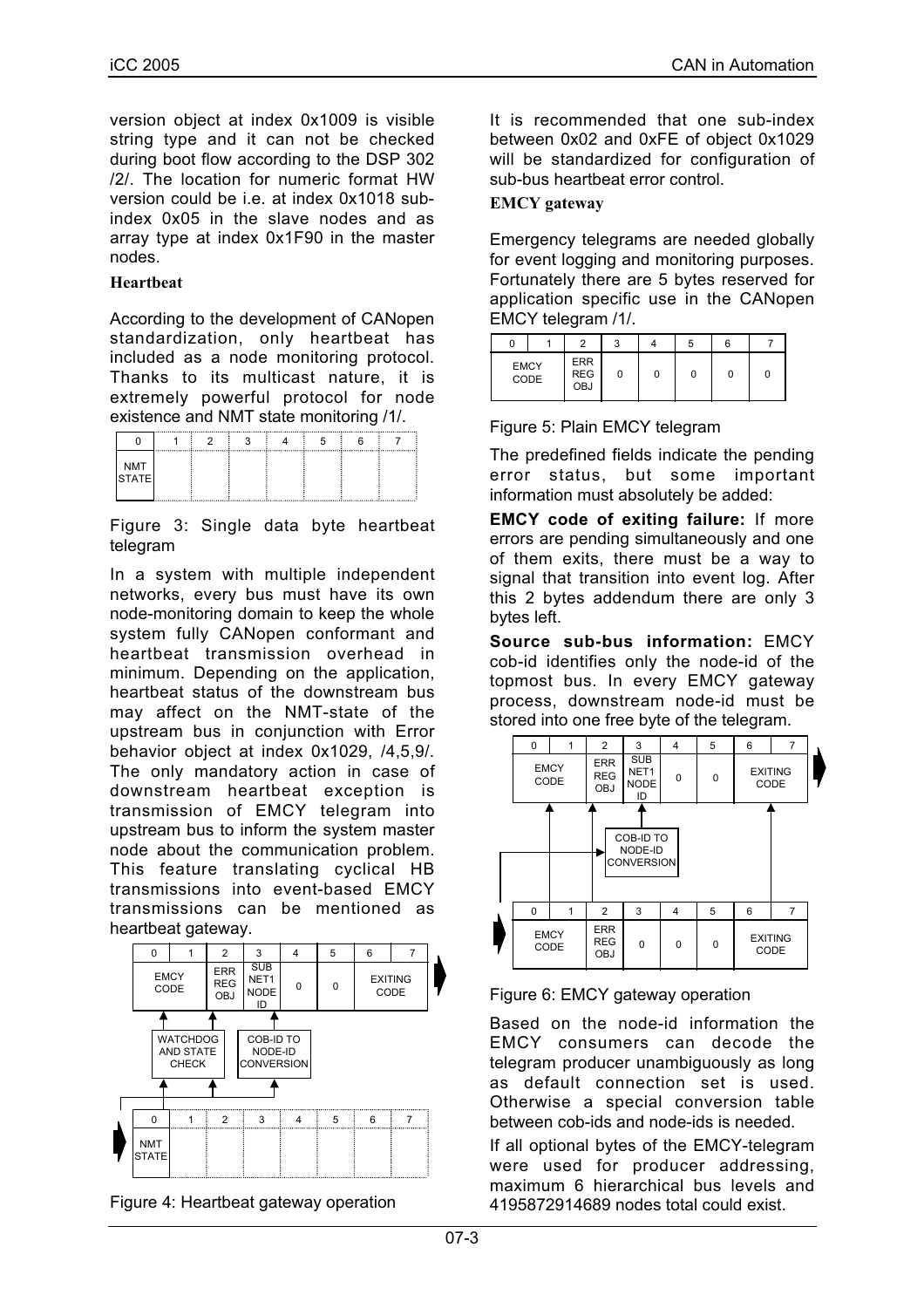|             |      |                                        |                  |                  | 5                | 6         |                                                                                           |
|-------------|------|----------------------------------------|------------------|------------------|------------------|-----------|-------------------------------------------------------------------------------------------|
| <b>EMCY</b> | CODE | <b>ERR</b><br><b>REG</b><br><b>OBJ</b> | <b>SUB</b><br>חו | <b>SUB</b><br>ID | <b>SUB</b><br>ID | SUB<br>חו | SUB I<br>NET1   NET2   NET3   NET4   NET5  <br>I NODE I NODE I NODE I NODE I NODE I<br>ID |

Figure 7: EMCY telegram with source information only

With mandatory and exit information there are 3 bytes left for producer information. That means maximum 4 hierarchy levels and 260144641 nodes total.

|             |      |                                        | 3                                    |                                                 | 5          | 6 |                        |
|-------------|------|----------------------------------------|--------------------------------------|-------------------------------------------------|------------|---|------------------------|
| <b>EMCY</b> | CODE | <b>ERR</b><br><b>REG</b><br><b>OBJ</b> | <b>SUB</b><br>NET <sub>1</sub><br>חו | <b>SUB</b><br>NET2 NET3<br>NODE NODE NODE<br>ID | <b>SUB</b> |   | <b>EXITING</b><br>CODE |

Figure 8: EMCY telegram with source and exiting information

In case of I/O-slave node, 1-2 more bytes could be used to identify source port and signal information to be accurate enough. That will limit hierarchy levels into 2 and total node count to 16129.

|                     |  |                                        | 3                                             |                          | b                       | 6 |                        |
|---------------------|--|----------------------------------------|-----------------------------------------------|--------------------------|-------------------------|---|------------------------|
| <b>EMCY</b><br>CODE |  | <b>ERR</b><br><b>REG</b><br><b>OBJ</b> | <b>SUB</b><br>NFT <sub>1</sub><br><b>NODE</b> | <b>SRC</b><br>PORT<br>ID | <b>SRC</b><br>SGN<br>חו |   | <b>EXITING</b><br>CODE |

Figure 9: EMCY telegram with complete source information

EMCY code decoding is more painful and multiple string decoding tables and device profile indexing are needed because of the overlapping codes defined in the device profiles /4,5,6,7,8,9/. Figure 10 presents a mechanism, by which both event producer and type can unambiguously be decoded.



ERROR STATUS INFORMATION (WHAT?)



## **SDO gateway**

In CANopen SDO protocol is used for all node configuration and other parameter accesses /1/. Those actions must cover the whole system, which is not included into SDO protocol. In multilevel CANopen networks, a special SDO gateway process is needed to forward SDO request into and reply from downstream bus.

An SDO access needs target node-id, command specifier, multiplexer and data. The data is needed only in write operations. In the SDO gateway process, those values must be written to upstream object dictionary with 3 consecutive SDO writes. Specifying command specifier and multiplexer object to trigger the downstream SDO will significantly save bandwidth during massive accesses.



# Figure 11: SDO GW

The first downstream SDO download needs 3 upstream SDO downloads to perform a download operation.



Figure 12: SDO download

- 1. SDO download call from the application to the SDO client service.
- 2. SDO download request of the downstream node-id.
- 3. SDO download reply of the downstream node-id
- 4. SDO download request of the data bytes
- 5. SDO download reply of the data bytes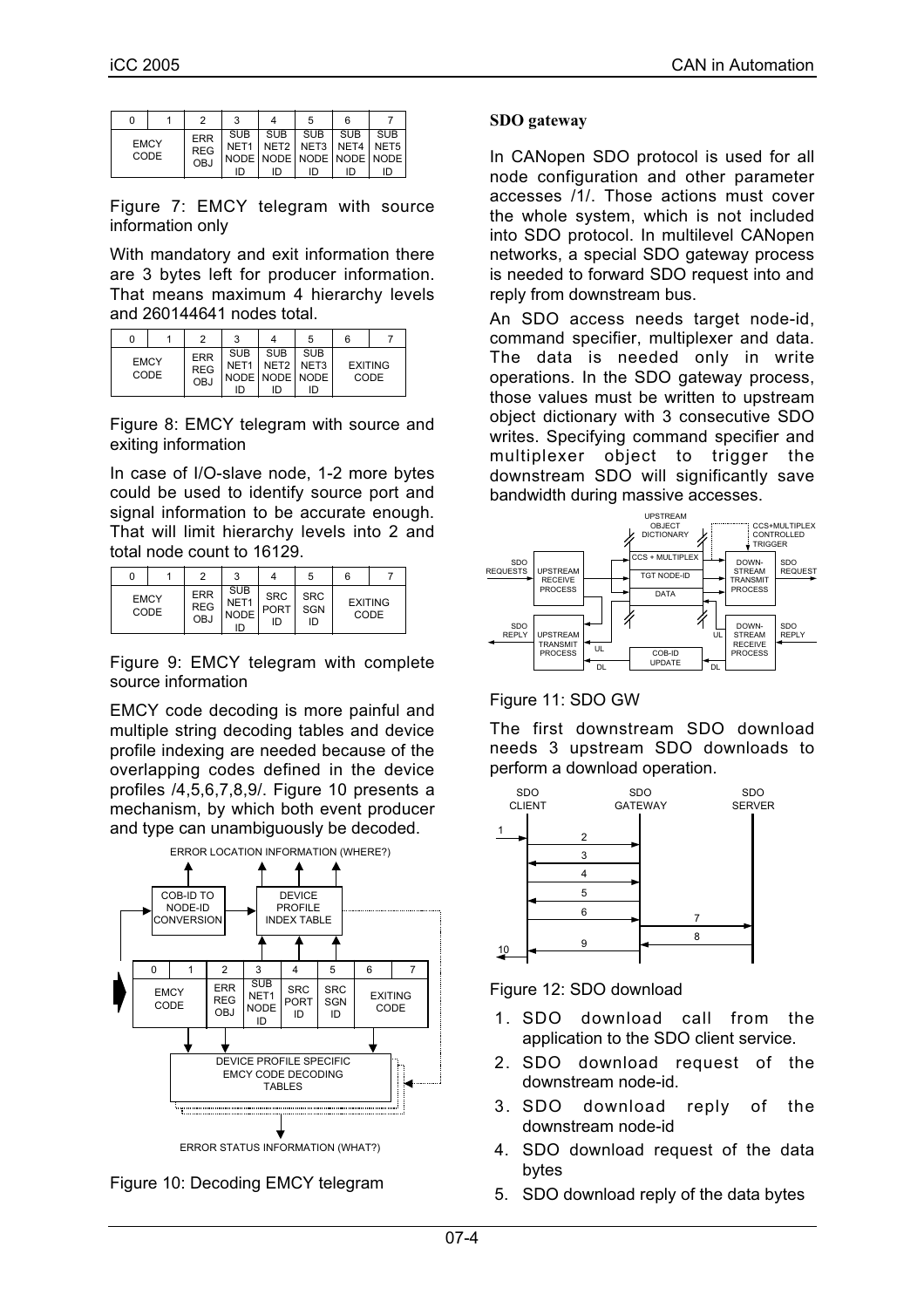- 6. SDO download request of the command specifier + multiplexer, which triggers the downstream download request.
- 7. Downstream SDO download request
- 8. Downstream SDO download reply, which triggers the upstream SDO download reply.
- 9. SDO download reply, which is equal to the downstream reply, except cobid.
- 10. The application in the upstream SDO client gets the original reply or abort code with minimum amount of standard SDO transactions.

Next downstream SDO downloads to the same node need only 2 upstream SDO downloads for data and command specifier + multiplexer.

SDO uploads also need three upstream transactions or otherwise the abort codes may not be according to the client command specifier.



Figure 13: SDO upload

- 1. SDO upload query from the application to the SDO client service
- 2. SDO download request of the downstream node-id
- 3. SDO download reply of the downstream node-id
- 4. SDO download request of the client command specifier + multiplexer, which triggers the downstream SDO upload
- 5. SDO download reply of the client command specifier + multiplexer
- 6. Downstream SDO upload request
- 7. Downstream SDO upload reply
- 8. SDO upload request
- 9. SDO upload reply. Like in the SDO download, also downstream SDO upload reply will be forwarded as is, except the cob-id of the telegram.

10. Uploaded data or abort code to the application.

After first access to the same node, only one upstream SDO upload and download are needed for command specifier + multiplexer and data.

In multilevel CANopen system, presented SDO gateway process must run in all nodes acting as a gateway. The only drawbacks coming from the increased hierarchy levels are:

- Increased amount of needed SDOtransactions per one object access
- Need for 3 additional object entries into upstream object dictionary
- Additional SDO client and gateway software modules

On the other hand, following benefits are found:

- 100% CANopen conformant SDO accesses in all buses
- No limitations for number of hierarchy levels

#### **Signal gateway**



#### Figure 14: Signal gateway block diagram

Because of the signal-based communications model of CANopen, PDOs, MPDOs and SRDOs can not be forwarded as is. They must disassembled into signals and only wanted signals must be forwarded between object dictionaries and respective data objects transmitted according to the pending transmission types. All signals are defined by the application and therefore application must have full control over forwarding, which